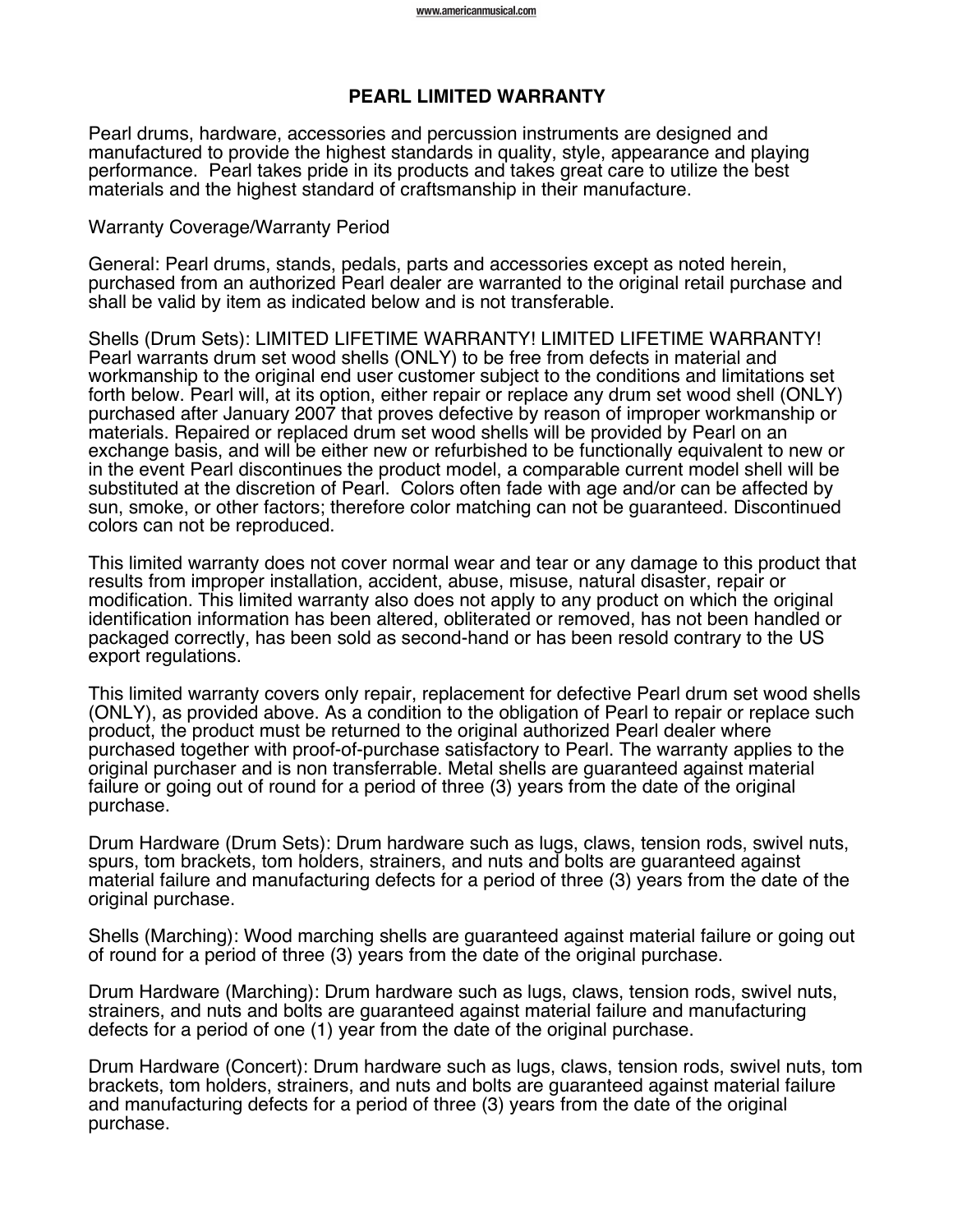Marching Carriers: Marching carriers are guaranteed against material failure and manufacturing defects for a period of one (1) year from the date of the original purchase.

Marching Cases: LIMITED LIFETIME WARRANTY! Pearl marching hard cases are warranted against defects in materials and workmanship to the original owner. Pearl will repair or replace any product found to be defective. Any damage due to accident, improper care, or normal wear; where Pearl is not at fault, will be repaired at a reasonable charge. Please save your original sales slip for proof of purchase.

Stands, Drum Racks, and Pedals: Pearl stands, drum racks, and pedals are guaranteed against defects in material and workmanship for a period of three (3) years from the date of the original purchase. Cables for cable hi-hats are guaranteed against defects in material and workmanship for a period of one (1) year from the date of the original purchase.

Educational Percussion (Snare Kits/Bell Kits/Percussion Learning Centers): Pearl Educational Kit products are guaranteed against defects in material and workmanship for a period of one (1) year from the date of original purchase.

Hoops: Wood hoops are guaranteed against material failure, ply separation, or going out of round for a period of one (1) year from the date of the original purchase. Metal hoops are guaranteed against material failure or going out of round for a period of one (1) year from the date of the original purchase.

Finish: Except for "special finishes" (see below), both the lacquer finish and covered finish on Pearl drums are guaranteed for one (1) year; however, Pearl does not guarantee against deterioration by reason of corrosive atmosphere, extreme temperature or other external causes.

Adams Products: All Adams Products are guaranteed against defects in material and workmanship for a period of one (1) year from the date of original purchase. Mallet bar sets are entitled to one (1) free tuning during the period of one (1) year from the date of original purchase. Individual bars may be exchanged as often as necessary during the period of one (1) year from the date of original purchase. For rosewood and padouk bars, Pearl/Adams highly recommends waiting for nine (9) months from the date of original purchase before exchanging or tuning the bars.

Pearl Percussion Products: All Pearl Percussion Products are guaranteed against defects in material and workmanship for a period of two (2) years from the date of original purchase with the exception of rims, lugs, tuning plates which are warranted for one (1) year. Cajon shells are warranted for two (2) years excluding the playing surfaces which are not warranted. The head on the Fun Drum is not warranted.

Pearl Taiko heads are warranted to the original owner for (1) one year from the date of purchase. Breakage prior to (1) one year is covered under warranty. It is the owner's responsibility to adequately package the drum and send it to a Pearl authorized service center for repair at the owner's expense. Pearl will repair the damaged head(s) as quickly as possible and prepay the return shipping. Breakage due to normal wear and tear or abuse is not covered under warranty.

## GENERAL CONDITIONS OF WARRANTY

This Warranty Does Not Cover: This warranty shall not apply to the following: sticks, brushes, beaters, springs, straps, slings, heads, wire snares, cable snares, gut snares, snare cords/straps, cymbals, bass drum hoop protectors, or damage resulting from misuse, negligence, and/or alterations or additions to the product after acceptance. Pearl's warranty